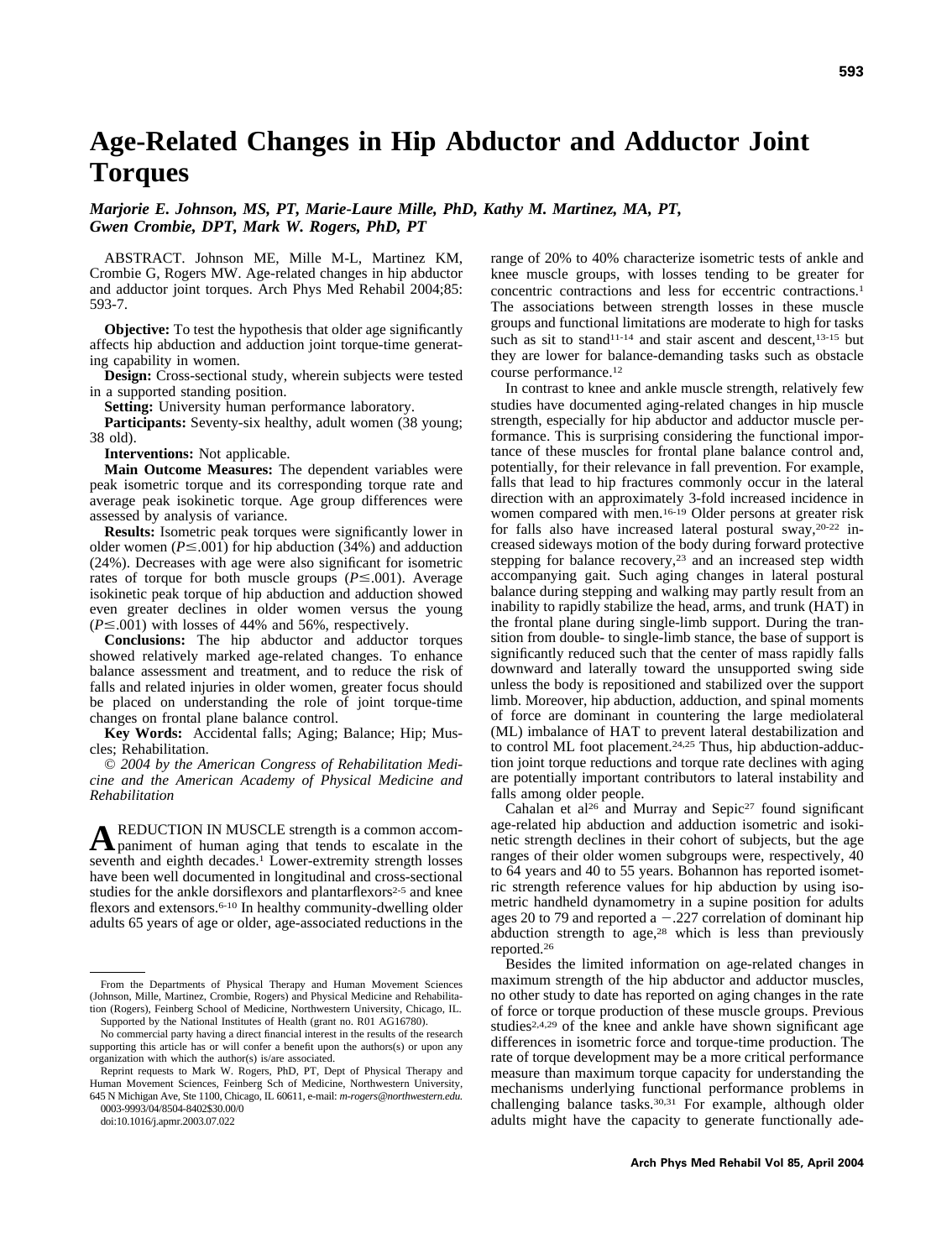quate hip muscular forces and joint torque magnitudes for frontal plane balance control when their balance is challenged during standing or walking, they may be compromised in situations requiring rapid torque production within a critical time period during balance recovery through stepping.23 The purpose of the present study was to test the hypothesis that age significantly affects women's ability to generate hip abduction and adduction joint torque.

## **METHODS**

#### **Participants**

A total of 76 healthy, community-dwelling, adult women, 38 young (age range,  $21-27y$ ; mean,  $23 \pm 1.3y$ ) and 38 older women (age range,  $62-91y$ ; mean,  $74\pm6.8y$ ) participated in the study. The younger adults were recruited from a university community. The older adults were recruited through an Aging Research Registry and Geriatric Evaluation Service. A physical therapist screened all subjects, and a physician geriatrician examined the older adults. Volunteers were excluded from participation if they had a significant history of cardiovascular, pulmonary, neurologic, musculoskeletal, or other major systemic problems. All subjects signed an informed consent form approved by the institutional review board before their participation.

## **Experimental Methods and Procedures**

We used a calibrated Biodex System 3 PRO dynamometer<sup>a</sup> to measure isometric and isokinetic (concentric mode) joint torques of hip abduction and adduction. Only the dominant side was tested. This decision was made to minimize subjects fatigue and because previous reports indicated no significant differences in hip abduction-adduction joint torques between dominant and nondominant limbs,<sup>27,32</sup> with the exception of testing the abductor muscles isometrically in an elongated position ( $0^{\circ}$  or  $-10^{\circ}$  of abduction).<sup>32</sup> The isometric tests were performed in a midrange position. The preferred leg was defined as the limb that the subject would select to kick a ball.

We conducted an initial pilot study with 12 subjects to determine which protocol would be optimal with this diverse age-group in terms of joint angles and speeds and to assess the effect of the order of testing. Our methods were based on those of Cahalan et al.26 Subjects in the pilot study performed isokinetic abduction and adduction repetitions at angular velocities of 30°, 60°, and 90°/s. Because both older and younger subjects complained of muscle soreness at a velocity of 30°/s and older adults were unable to consistently generate torque at 90°/s, we used a speed of 60°/s in the final protocol. The pilot study also established that randomizing the order of testing did not change the torque output. In the present study, we kept the testing positions constant (isokinetic abduction and adduction, isometric abduction, isometric adduction) to minimize testing time and limit fatigue. The reliability of the testing method has been previously reported.26

Adapting the method described by Cahalan,<sup>26</sup> subjects were positioned in standing by using a customized body stabilization frame that was height and width adjustable. The frame facilitated the subjects' control of upright alignment. The standing, weight-bearing posture was chosen because of its functional relevance. The test limb was strapped to the Biodex input arm, with the thigh pad just proximal to the knee. A marker was placed to approximate the location of the hip center of rotation.24,33 The subjects were instructed to align the marker with the axis of motion of the dynamometer. Each subject was asked to "push" (abduction) or "pull" (adduction) "as hard and fast as you can" in response to an acoustic reaction stimulus. A physical therapist stood beside each subject throughout the experiment to encourage maximal efforts and to monitor alignment, breathing, and correct movement execution.

Isokinetic concentric testing was performed at 60°/s through a range-of-motion arc of 0° to 30°. The subject's initial starting position was as follows: (1) the anterior superior iliac spines level right to left, (2) hips and knees extended to  $0^{\circ}$ , (3) tibial tuberosities facing forward with minimal rotation, and (4) the feet shoulder width apart. A reference line on the base of the stabilization frame directed the subjects to return to the standardized foot position at the beginning of each block of trials. Subjects performed 2 blocks of 5 consecutive repetitions of abduction and adduction exertions. Participants were given a rest period of 5 minutes between blocks of isokinetic trials and between modes.

Maximal isometric tests were performed at a hip angle of 15° of abduction. Subjects were allowed 1 to 2 submaximal practice trials for each direction. Each subject performed a minimum of 3 consecutive trials for abduction and adduction conditions with each trial lasting 5 seconds. Rest periods of 10 seconds between trials and 5 minutes between abduction and adduction conditions were given.

#### **Data and Statistical Analysis**

Torque, velocity, position analog voltage signals from the Biodex and a voltage step marking the acoustic start signal were simultaneously recorded at a sampling frequency of 1000Hz on a computer by using Labview data acquisition software.<sup>b</sup> The data were further processed and analyzed by a customized MATLAB software program.<sup>c</sup> Torque, velocity, and position signals were digitally low-pass filtered by using a seventh-order Butterworth filter with a 10-Hz cutoff frequency.

For the isometric mode, we selected the performance trial with the best peak torque and used this trial for the subsequent statistical analysis. The torque onset time  $(T_i)$  in milliseconds was defined as the first point in time when the rate of torque change (ie, first derivative) was greater than the zero baseline value; the torque end time  $(T_f)$  in milliseconds was defined as the first point in time when the torque rate change returned to zero after its maximum. The peak isometric torque in Newton meters was defined as the value of torque recorded at  $T_f$ . We used this definition because it is a reliable, quantitative means of measurement. This method avoided the problem of fluctuating multiple peaks by taking the first peak reached by the subject. The average rate in Nm/s of isometric torque development (RTD) was calculated by peak torque/time to peak  $(T_f-T_i)$ .

For the isokinetic mode, we computed average isokinetic peak torque for the 3 middle repetitions of the second block of 5 trials to use in the statistical analysis. All subjects were able to reach the nominal velocity  $(60^{\circ}/s)$  as determined by inspection of the angular velocity signals. To permit intersubject comparisons, the torque values were normalized by body weight by body height  $(Nm \cdot kg^{-1} \cdot m^{-1})$ .

Means and standard deviations were computed for each outcome variable by age group. Age group differences were assessed by a 1-way analysis of variance (ANOVA). A significance level of *P* equal to .05 or less was used for all comparisons.

#### **RESULTS**

Demographic and anthropometric data for the participants are summarized in table 1. All isometric peak torque variables showed significant age group effects for both the absolute (abduction:  $F_{1,74} = 42.14$ ,  $P \le 0.001$ ; adduction:  $F_{1,74} = 25.53$ ,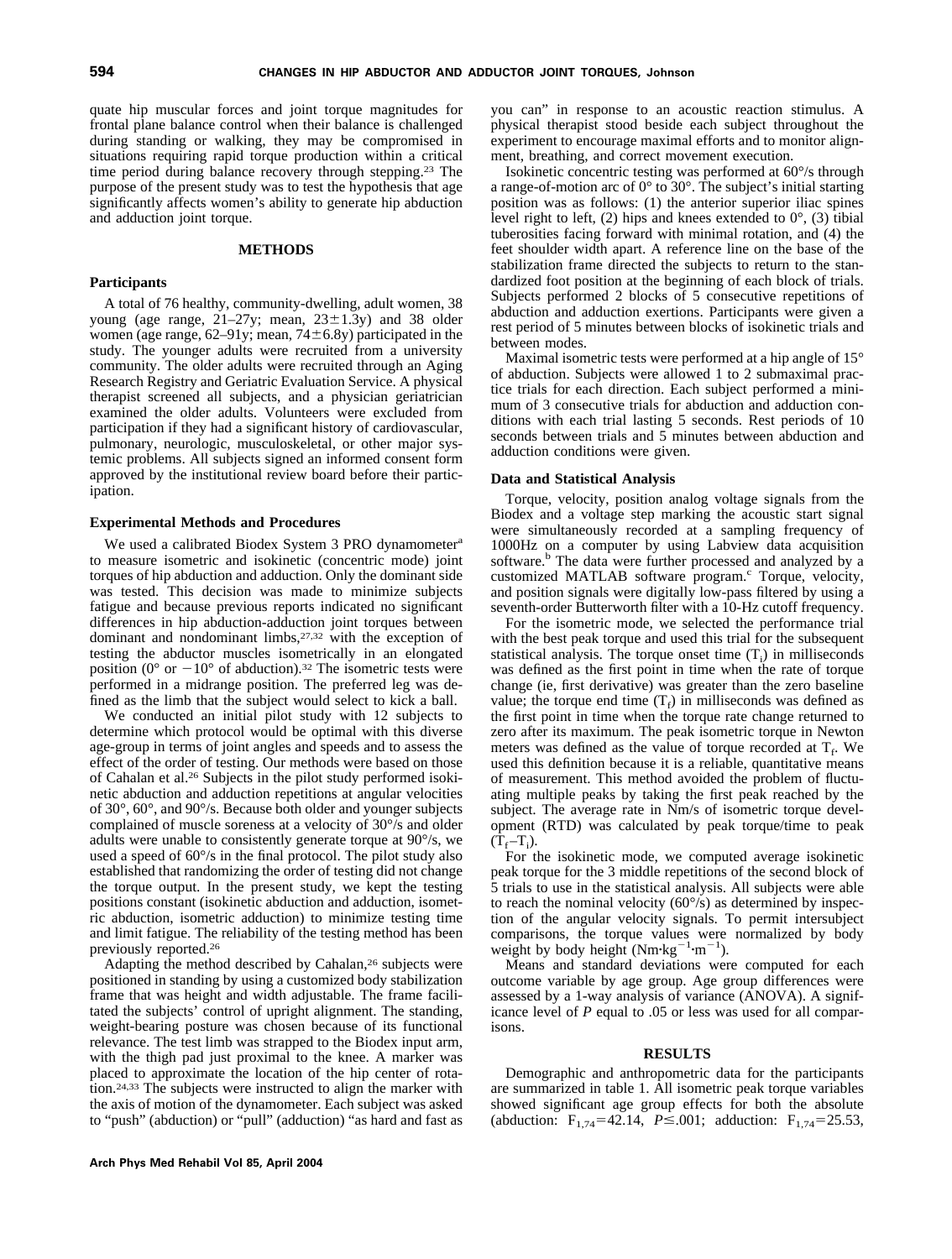|                | Young $(n=38)$ | Old $(n=38)$    |
|----------------|----------------|-----------------|
| Age $(v)$      | $23 \pm 1.3$   | $74 + 6.8$      |
| Height $(m)^*$ | $1.66 \pm .08$ | $1.58 \pm .10$  |
| Mass (kg)      | $62.7 \pm 7.8$ | $64.8 \pm 10.2$ |
| BMI $(kq/m2)$  | $22.8 + 2.7$   | $26.1 \pm 5.3$  |
|                |                |                 |

NOTE. Values are mean  $\pm$  standard deviation (SD). Abbreviation: BMI, body mass index.

\*Significant (*t* test, *P*.05) difference between the young and old groups.

*P* $\leq$ .001) and normalized (abduction: F<sub>1,74</sub>=50.11, *P* $\leq$ .001; adduction:  $F_{1,74}$ =21.63, *P* ≤ .001) magnitudes (fig 1, table 2). The older women had 34% less absolute hip torque in abduction and 24% less in adduction than the younger women. Older women also showed significantly lower isometric rates of torque development for both muscle groups (abduction:  $F_{1,74}$ =24.03, *P* $\leq$ .001; adduction:  $F_{1,74}$ =113.14, *P* $\leq$ .001) (see table 2). The reduction in RTD was 43% in abduction and 36% in adduction. Adduction rates were slower than abduction for both groups.

The older women developed significantly less average isokinetic peak torque in abduction and adduction for absolute (abduction:  $F_{1,74}$ =113.14, *P* $\leq$ .001; adduction:  $F_{1,74}$ =106.68, *P* $\leq$ .001) and normalized (abduction: F<sub>1,74</sub>=125.75, *P* $\leq$ .001; adduction:  $F_{1,74}$ =25.53, *P* $\leq$ .001) magnitudes (fig 2, table 2). The older group had 44% less absolute hip torque in abduction and 56% less in adduction than the young. Thus, the percentage declines were more marked for the isokinetic-concentric mode than for the isometric mode.

### **DISCUSSION**

The present study showed distinct differences in hip abduction and adduction joint torque production related to age in healthy-community dwelling women when measured in a standing position. We found a significant age-related reduction in absolute and normalized *isometric* peak hip abduction-adduction joint torque, which is consistent with other reports<sup>2-4,8</sup> of lower-extremity strength declines in the range of 20% to 40% in cross-sectional studies of knee and ankle musculature. Further, the percentage declines of 34% reported isometrically in abduction and 24% in adduction for the old compared with the young were approximately 15% to 20% lower in abduction and 5% to 10% lower in adduction than reported in the Cahalan et al26 and Murray and Sepic27 studies at similar joint angles in which their older women subgroups were more middle aged.



**Fig 1. Hip isometric muscle strength. Hip abduction (ABD) and adduction (ADD) isometric torque at a hip joint angle of 15° of abduction, by group. NOTE: Values are mean 1 SD. \*Significant difference (***P*<**.001) between young and older groups.**



**Fig 2. Hip isokinetic muscle strength. Hip abduction and adduction isokinetic torque at a velocity of 60°/s, by group. NOTE. Values are mean 1 SD. \*Significant difference (***P*<**.001) between young and older groups.**

# **Isometric Findings**

Because we tested at 1 joint angle of  $15^{\circ}$  abduction, the maximal isometric torque—especially for adduction in the young group—may be underestimated. Previous studies have shown that the adductors have greater strength in a more abducted position of  $25^{\circ}$  to  $30^{\circ},^{26,27}$  although this joint position is not commonly assumed in upright functional activities. However, it may explain why the younger adults were able to generate greater adduction torque in the isokinetic mode than in the isometric in the present study, which is contrary to common principles of muscle mechanics. Compared with the older subjects, the younger subjects may more frequently use their adductors in more elongated positions, especially in the context of sporting and recreational tasks—as was allowed during the 0° to 30° arc of motion in the isokinetic testing. Further studies in other than a midrange hip joint position are needed to look at these considerations. It is expected from previous studies<sup>27,32,33</sup> that the abductors may be stronger in  $-10^{\circ}$  or  $0^{\circ}$  of abduction and the adductors in 25° to 30° of abduction. In the more elongated postures, it is expected the isometric values for the young would likely then surpass the isokinetic values. Also, we chose to use a conservative method for determining the peak isometric torque (the value at the first point in time when the rate in change of the torque returned to zero after its maximum). This decision may have impacted isometric to isokinetic comparisons. This initial isometric peak may be more functionally relevant to when torque must be rapidly developed in daily functional tasks.

# **Isokinetic Findings**

The isokinetic-concentric peak torques at 60°/s were also significantly lower for the old than for the young: the capability to generate torque declined more than 40% for both hip abduction and adduction. One would expect that the age-related deficits would become even more marked at higher velocities; the older adults tested in our pilot studies were not able to consistently generate torque at a velocity of 90°/s. Overall, our findings suggest that, compared with other anteroposteriororiented, lower-extremity muscle groups, such as the quadriceps, tested at 60°/s, similar, to slightly proportionately higher, age-related strength losses occur in maximum isokinetic hip abduction and adduction.8,29 The quadriceps muscle group has been commonly used as a marker of lower-limb strength. It is a predictor variable for lateral sway stability,<sup>22</sup> gait performance,<sup>12,13,34</sup> and falls in older persons.<sup>22</sup> However, considering the joint torque declines documented in the present study and other researchers' task analysis of frontal versus sagittal plane balance control,<sup>24,25</sup> greater attention should be given to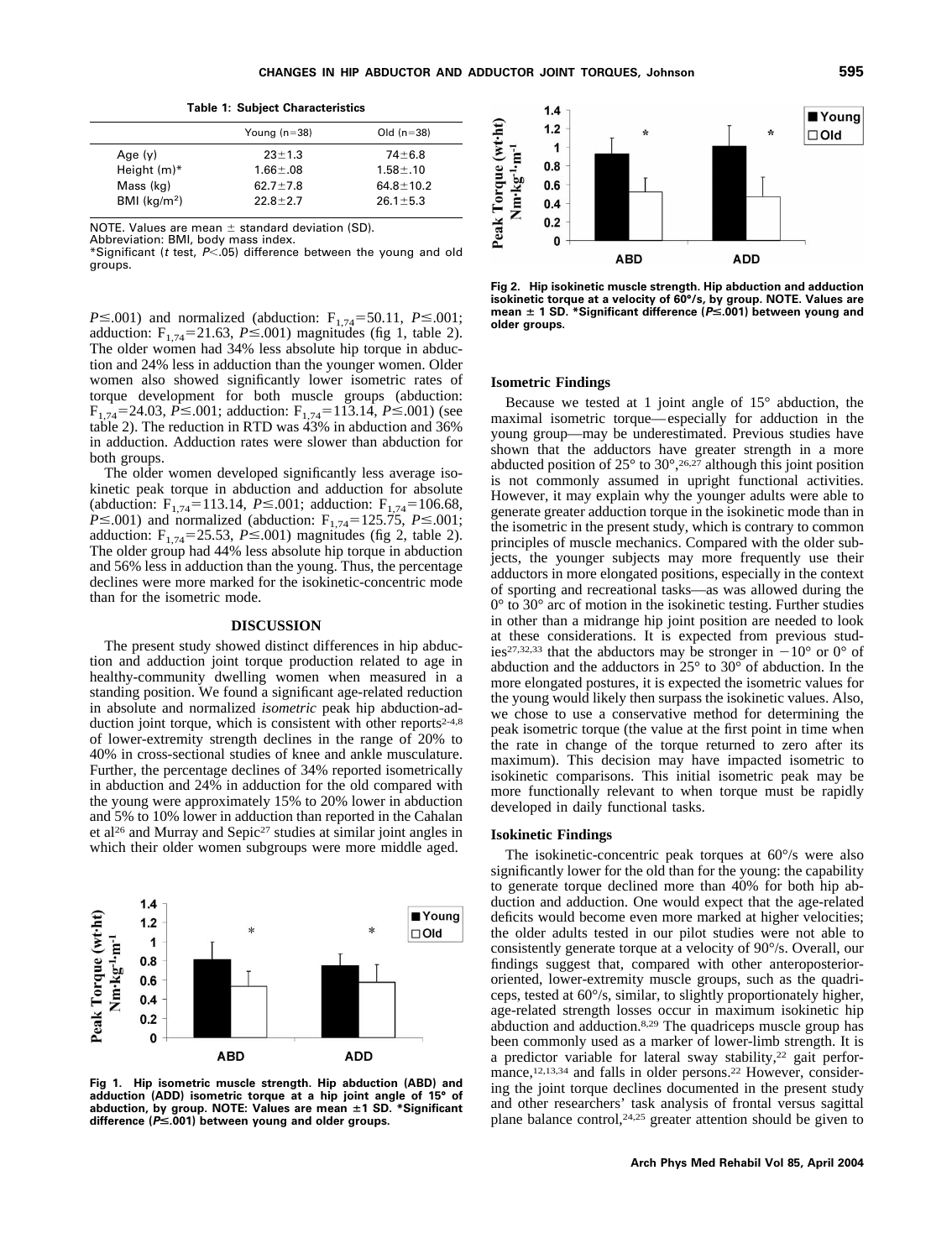|       |                                           |                                    |                                  | Peak Torque                        |                                  |                                            |                   |                  |
|-------|-------------------------------------------|------------------------------------|----------------------------------|------------------------------------|----------------------------------|--------------------------------------------|-------------------|------------------|
|       |                                           | Isometric                          |                                  | Isokinetic                         |                                  | Isometric Average Rates Torque Development |                   |                  |
|       |                                           | ABD                                | ADD                              | <b>ABD</b>                         | ADD                              |                                            | ABD               | <b>ADD</b>       |
| Young | $Nm*$                                     | $84.3 \pm 20.4$                    | $77.4 \pm 14.7$                  | $96.4 \pm 18.8$                    | $105.6 \pm 26.8$                 | $Nm/s*$                                    | $268.2 \pm 126.8$ | $159.4 \pm 73.9$ |
|       | $Nm \cdot kg^{-1} \cdot m^{-1*}$          | $0.81 \pm 0.19$                    | $0.75 \pm 0.12$                  | $0.93 \pm 0.17$                    | $1.01 \pm 0.22$                  |                                            |                   |                  |
| Older | $Nm*$<br>$Nm \cdot kg^{-1} \cdot m^{-1*}$ | $55.5 \pm 18.2$<br>$0.54 \pm 0.15$ | $58.8 \pm 17.2$<br>$0.58 + 0.18$ | $53.6 \pm 16.2$<br>$0.52 \pm 0.15$ | $46.9 \pm 22.6$<br>$0.47 + 0.21$ | $Nm/s*$                                    | $153.5 \pm 68.9$  | $101.6 \pm 53.7$ |

|  | Table 2: Mean $(\pm 1$ SD) Absolute and Normalized Torque Measurements |  |
|--|------------------------------------------------------------------------|--|
|--|------------------------------------------------------------------------|--|

\*Significant (1-way ANOVA, *P* .001) difference between groups.

how the force/torque-time losses in the hip abductor-adductor muscle groups may specifically contribute to lateral instability and falls.

From a functional standpoint, not only the magnitude but also the rate of hip abduction-adduction torque development has potentially vital importance for balance challenging tasks—tasks in which rapid changes in muscle force may be required to regain stability.35 It is difficult to directly compare our findings with previous lower-extremity strength studies because of the many ways that rate measurements have been reported.2,4,29,31,35 However, a torque rate decline in the range of 40% in abduction and adduction among healthy-community older women suggests that this impairment in the time to reach maximal muscle force would likely influence performance when fast lower-limb movements are required to recover and maintain balance. For example, during stepping induced by external perturbation, the initiation liftoff time for a protective step normally occurs within 300 to 450ms and the first-step duration is commonly 300ms.23 In younger adults, for both volitional and induced stepping, the onset timing of step liftoff and the peak magnitude of the electromyographic signal of the stance-side gluteus medius (a hip abductor) are highly synchronized.36 If we assume the muscle activation patterns we found are similar to those reported in previous gait studies, in perturbation-induced stepping one would expect a rapid sequence of concentric adductor muscle activity to stabilize the hip at ground contact; this activity would then be followed by eccentric contraction of the abductor muscle to stabilize the pelvis during single-limb support.24,37 Finally, at terminal stance the concentric abductor muscle's activity initiates the relative abduction of the hip.<sup>24</sup> Thus, gait (and, likely, protective stepping) have embedded in their task requirements a need for rapidly coordinated alterations in the development of abduction and adduction torque.

Studies<sup>8,9</sup> of age and strength changes have provided conflicting interpretations about the etiology of the decline in strength with age. Some have theorized that it can be explained primarily by sarcopenia, an age-related decrease in muscle mass, or other physiologic phenomena. Because we did not estimate muscle mass for this investigation, we could not determine if decreasing muscle mass accounted for the agerelated torque-time changes in hip abduction and adduction. Others have postulated that type II muscle fiber atrophy,<sup>6,38</sup> alterations in neural drive,35 changes in agonist-antagonist coactivation,<sup>39</sup> and impaired coordination<sup>40</sup> contribute to torquetime aging changes. Interestingly, in a recent study by Sato et al,38 severe fiber type II atrophy of the gluteus medius, an important hip abductor muscle, was an independent risk factor for hip fractures because of falls. The mechanisms that underlie the strength changes that occur at the hip must be further understood in relation to gait stability, $41$  protective stepping balance recovery,<sup>23,42</sup> physical fraility,<sup>43</sup> and risk of falls and associated fractures.23,38,42

The results further highlight the need to implement training regimens for the hip abductor and adductor musculature for older women, especially for those who are experiencing balance problems and are at increased risk for falls. A training program for these muscle groups will incorporate strengthening exercises that have moderate to high force and high-speed demands, are performed in weight bearing, and include rapid lateral stepping maneuvers.

Further testing is needed to look at differences in a more frail elderly population, to study gender effects, and to examine longitudinal changes in muscle performance. Because crosssectional data tend to underestimate aging changes in muscle strength, we may expect to find even greater declines in future longitudinal studies.<sup>10</sup> The present investigation may be limited by not testing more positions, additional velocities, or eccentric contractions. However, our pilot studies led us to the present protocol to limit fatigue and symptoms of muscle soreness. Previous studies of strength assessments at other joints have documented that eccentric strength is better preserved with aging than isometric or concentric strength.<sup>1</sup> Future investigations should clarify what functionally necessary levels of hip abduction-adduction torque-time production are required for effective balance recovery. Such data would enable a fuller interpretation of the importance of the aging changes described here.

## **CONCLUSIONS**

Aging-related changes occur in hip abduction and adduction muscle strength visible in reductions in both the magnitude and rate of torque production. The standing position method we used permits a more functionally relevant assessment of these muscle groups, and the custom body frame provides control for alignment and stability. Our ongoing studies seek to further elucidate the mechanisms underlying force/torque-time changes with aging of the hip abductor and adductor musculature and to determine the effects of aging on lateral postural stability in relation to the risk of falling.

**Acknowledgments:** We gratefully recognize the assistance of Jane Zhang with data collection and Fred Schultz in constructing the stabilization frame.

#### **References**

- 1. Vandervoort AA. Aging of the human neuromuscular system. Muscle Nerve 2002;25:17-25.
- 2. Vandervoort AA, McComas AJ. Contractile changes in opposing muscles of the human ankle joint with aging. J Appl Physiol 1986;61:361-7.
- 3. Vandervoort AA, Hayes KC. Plantarflexor muscle function in young and elderly women. Eur J Appl Physiol 1989;58:389-94.
- 4. Thelen DG, Schultz AB, Alexander NB, Ashton-Miller JA. Effects of age on rapid ankle torque development. J Gerontol A Biol Sci Med Sci 1996;51:M226-32.